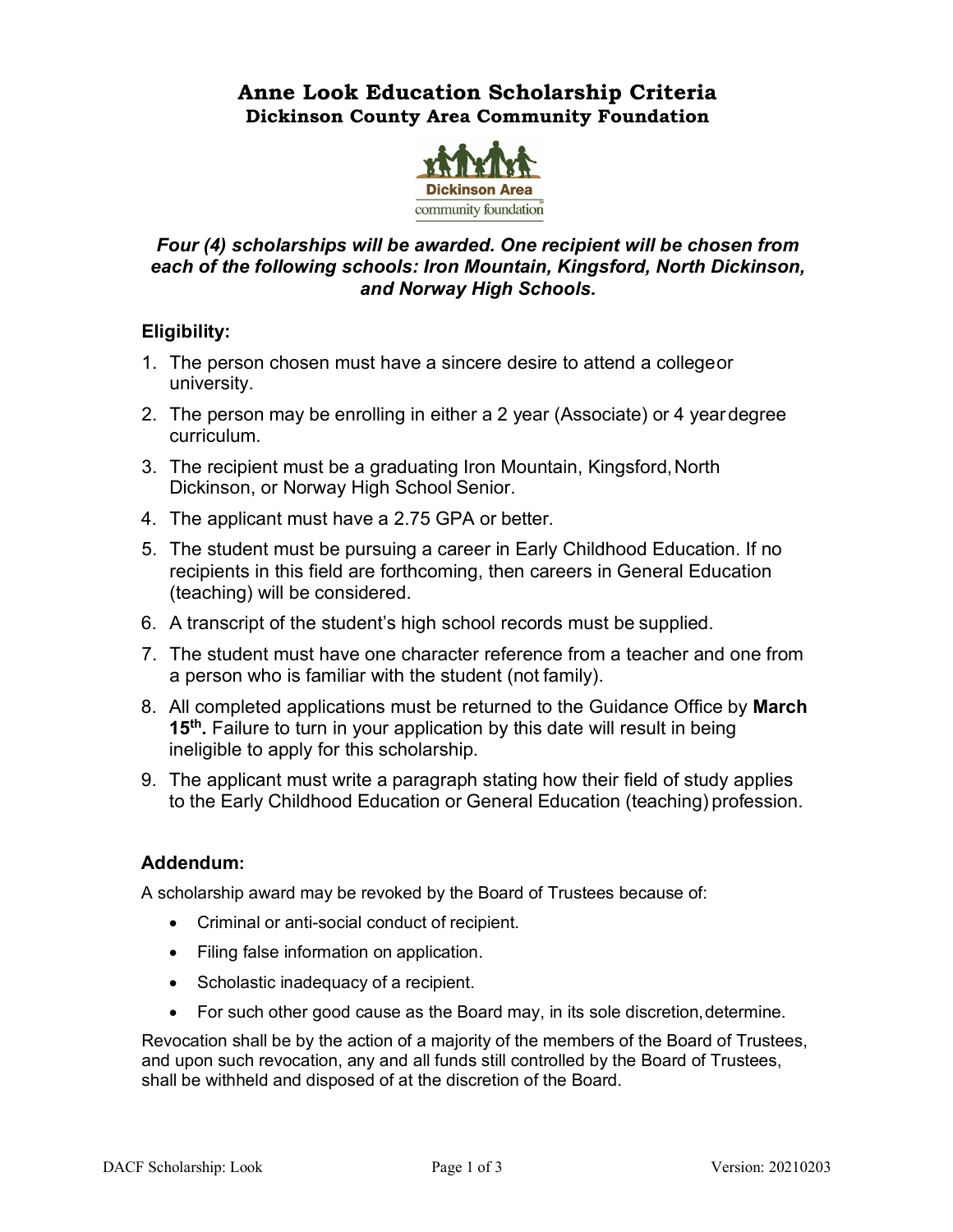

# *Anne Look Scholarship* **Dickinson Area Community Foundation Completed applications must be submitted by March 15th**

| <b>Date</b>                                                               |                         |  |
|---------------------------------------------------------------------------|-------------------------|--|
| <b>Full Name</b>                                                          |                         |  |
| <b>Street Address</b>                                                     |                         |  |
| <b>City ST ZIP Code</b>                                                   |                         |  |
| <b>Home Phone</b>                                                         |                         |  |
| <b>High School Attended</b>                                               |                         |  |
| <b>GPA</b>                                                                |                         |  |
| <b>E-Mail (Required):</b>                                                 |                         |  |
| <b>Class Rank</b>                                                         | <b>Number in class:</b> |  |
| In what extra-curricular activities did you participate in?               |                         |  |
| Name of college or university you plan to attend:                         |                         |  |
| Have you applied for admission?                                           |                         |  |
| Have you been accepted?                                                   |                         |  |
| Intended field of study:                                                  |                         |  |
| Have you applied for other scholarships?                                  |                         |  |
| Have you been granted a scholarship? If so, name of scholarship & amount: |                         |  |
|                                                                           |                         |  |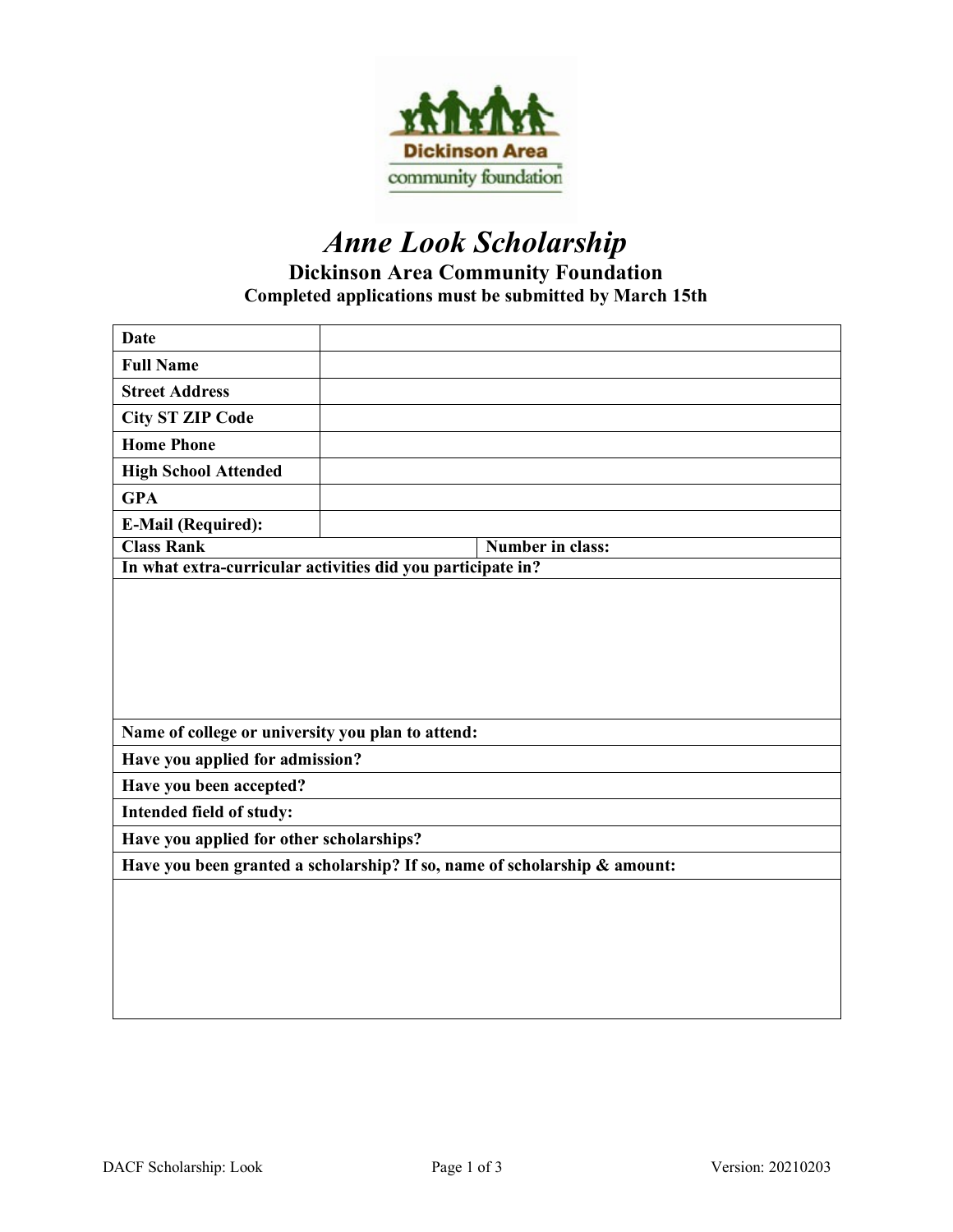#### **Please include the following with the application:**

- 1. A personal statement which includes your comments on how your field of study relates to early childhood education or general education (teaching) field.
- 2. One character reference from a teacher and one from a person, who is familiar with the student, cannot be a family member.
- 3. Copy of high school transcripts

#### **Application Deadline**

All applications need to be submitted to the guidance counselor's office by March 15<sup>th</sup>.

#### **Agreement and Signature**

By submitting this application, I affirm that the facts set forth in it are true and complete. I understand any false statements, omissions, or other misrepresentations made by me on this application may result in rejection of this application.

Name (printed)

Signature

Date

#### **Parent Application Form**

| Name of parent or guardian completing this<br>form: |  |
|-----------------------------------------------------|--|
| Home address:                                       |  |
| Phone:                                              |  |

**Do you have any dependents other than your own family or other extenuating circumstances that should be considered? If yes, please explain:**

**Note here any statements you may wish to make which assist the scholarship selection committee in consideration of the applicant:**